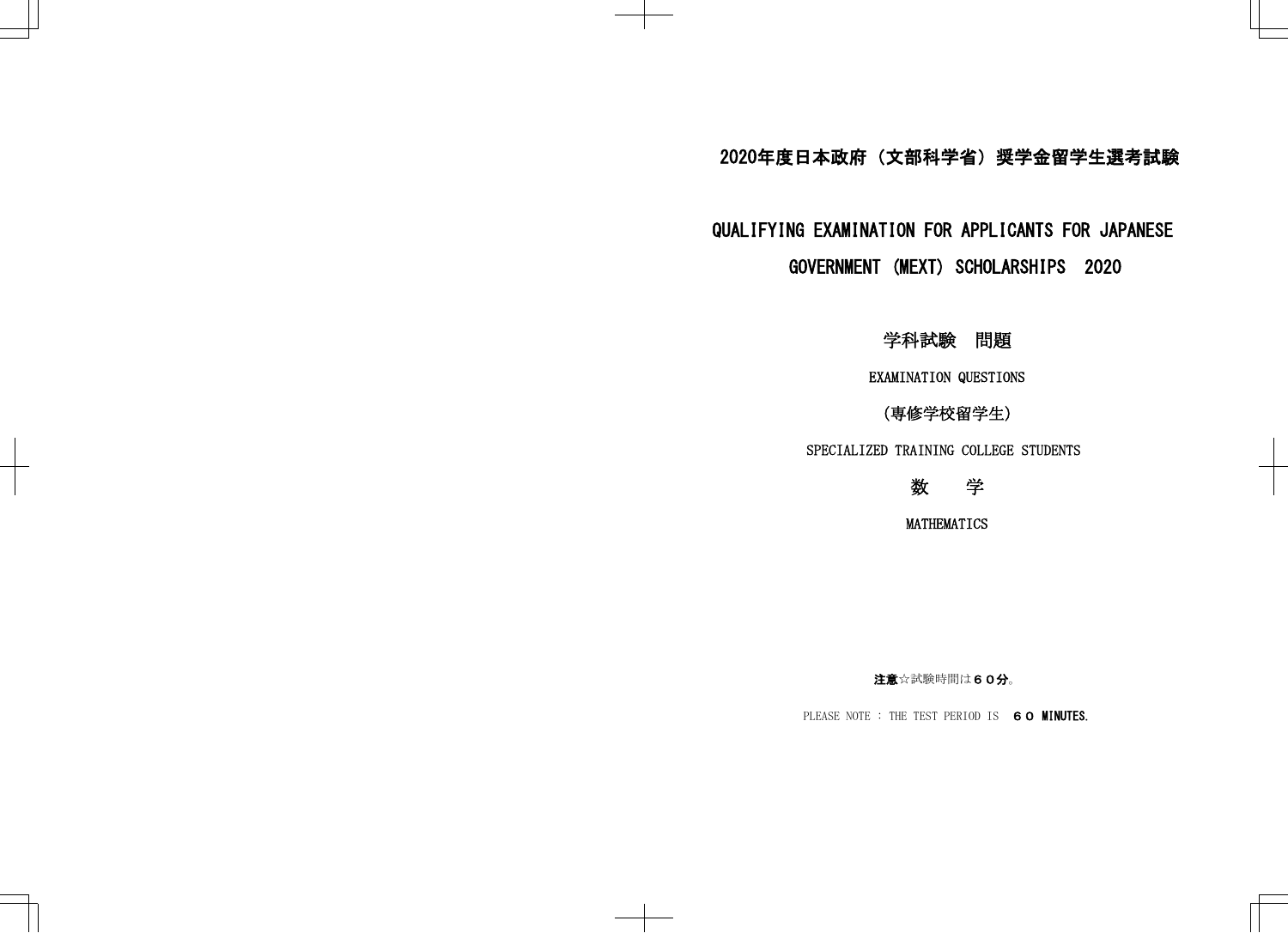(2020)

| <b>MATHEMATICS</b> | Nationality |                                                      | No. |  |
|--------------------|-------------|------------------------------------------------------|-----|--|
|                    | Name        | (Please print full name, underlining<br>family name) |     |  |



Note that all the answers should be written on the answer sheet.

1.Fill in the following blanks with the correct answers.

(1) 
$$
\frac{\sqrt{5}}{\sqrt{2}+1} - \frac{\sqrt{5}}{\sqrt{2}-1} =
$$
   
\n(2)  $\frac{x^2+1}{x^3+x^2} = \frac{\boxed{0}}{x} + \frac{\boxed{2}}{x^2} + \frac{\boxed{3}}{x+1}$  is an identity with respect to  $x$ .  
\n(3) When  $x^2 - 5x + 1 = 0$ , then  $x + \frac{1}{x} = \boxed{0}$ ,  $x^2 + \frac{1}{x^2} = \boxed{2}$ .  
\n(4) When the function  $y = x^2 + ax + b$  takes the minimum value  $-1$  at  $x = -2$ , then  $a = \boxed{0}$ ,  $b = \boxed{2}$ .

(5) Find the range of  $\bar{x}$  that satisfies the following inequality

$$
\log_2 x + \log_{\frac{1}{2}}(x+1) > \log_2(x-2) \;\; ; \;\; \fbox{1.5cm} < x < \fbox{2.5cm}.
$$

- (6) Given a regular octagon. From eight vertexes, how many diagonal lines can be drawn ? The answer is  $\boxed{\phantom{1}}$ .
- (7) When  $a, 8, b$  is a geometric progression and  $a, b, -8$  is an arithmetic progression , then  $a = \boxed{0}$  ,  $b = \boxed{\oslash}$   $(a > b)$  .
- (8) The radius of the inscribed circle of an equilateral triangle with a side length
	- of 6 is  $\boxed{\qquad}$ .

(9) If 
$$
\sum_{k=1}^{n} \frac{1}{k(k+1)} = \frac{7}{8}
$$
, then  $n =$ 

(10) When a differentiable function  $f(x)$  satisfies the equation

$$
\int_a^x f(t) dt = x^2 - 2x + 1
$$
, then  $f(x) = \boxed{0}$ ,  $a = \boxed{2}$ .